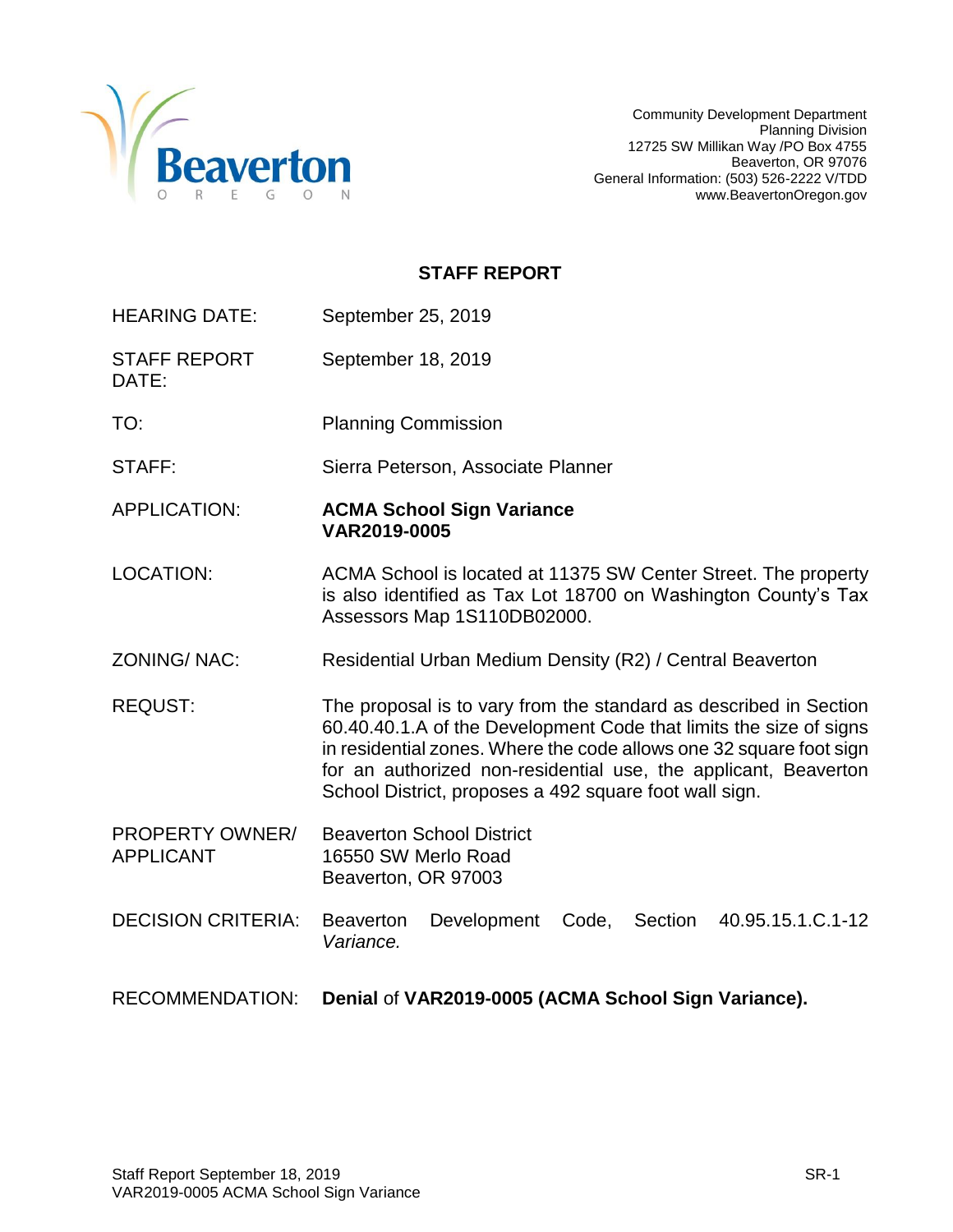# **BACKGROUND FACTS**

## **Key Application Dates**

| <b>Application</b> | <b>Submittal Date</b> | <b>Submittal</b><br><b>Complete</b> | <b>Final Written</b><br><b>Decision Deadline</b> | $365$ -Day*   |
|--------------------|-----------------------|-------------------------------------|--------------------------------------------------|---------------|
| VAR2019-0005       | July 9, 2019          | August 1, 2019                      | November 29, 2019                                | July 31, 2019 |

\* Pursuant to Section 50.25.9 of the Development Code this is the latest date, without a continuance, by which a final written decision on the proposal can be made.

\*\* This is the latest date, with a continuance, by which a final written decision on the proposal can be made.

#### **Existing Conditions Table**

| <b>Zoning</b>                        | <b>Residential Urban Medium Density (R2)</b>                         |                                                                                                        |  |
|--------------------------------------|----------------------------------------------------------------------|--------------------------------------------------------------------------------------------------------|--|
| <b>Comprehensive</b><br><b>Plan</b>  | Urban Medium Density (R2)                                            |                                                                                                        |  |
| <b>Current</b><br><b>Development</b> | Public Middle and High School                                        |                                                                                                        |  |
| <b>Site Size</b>                     | Approximately 8.94 acres                                             |                                                                                                        |  |
| <b>Surrounding</b><br><b>Uses</b>    | Zoning:<br>North: R2<br>South: RC-E<br>East: R2 and RC-E<br>West: R2 | Uses:<br>North: Residential<br>South: Residential<br>East: Residential and Church<br>West: Residential |  |

The redevelopment of ACMA School received approval from the Planning Commission on January 23, 2019 (CU2018-0016, DR2018-0114, and SDM2018-0012). Signs were included with the applicant's renderings; however, signs are not permitted through Design Review and require Sign Permit applications which are reviewed administratively.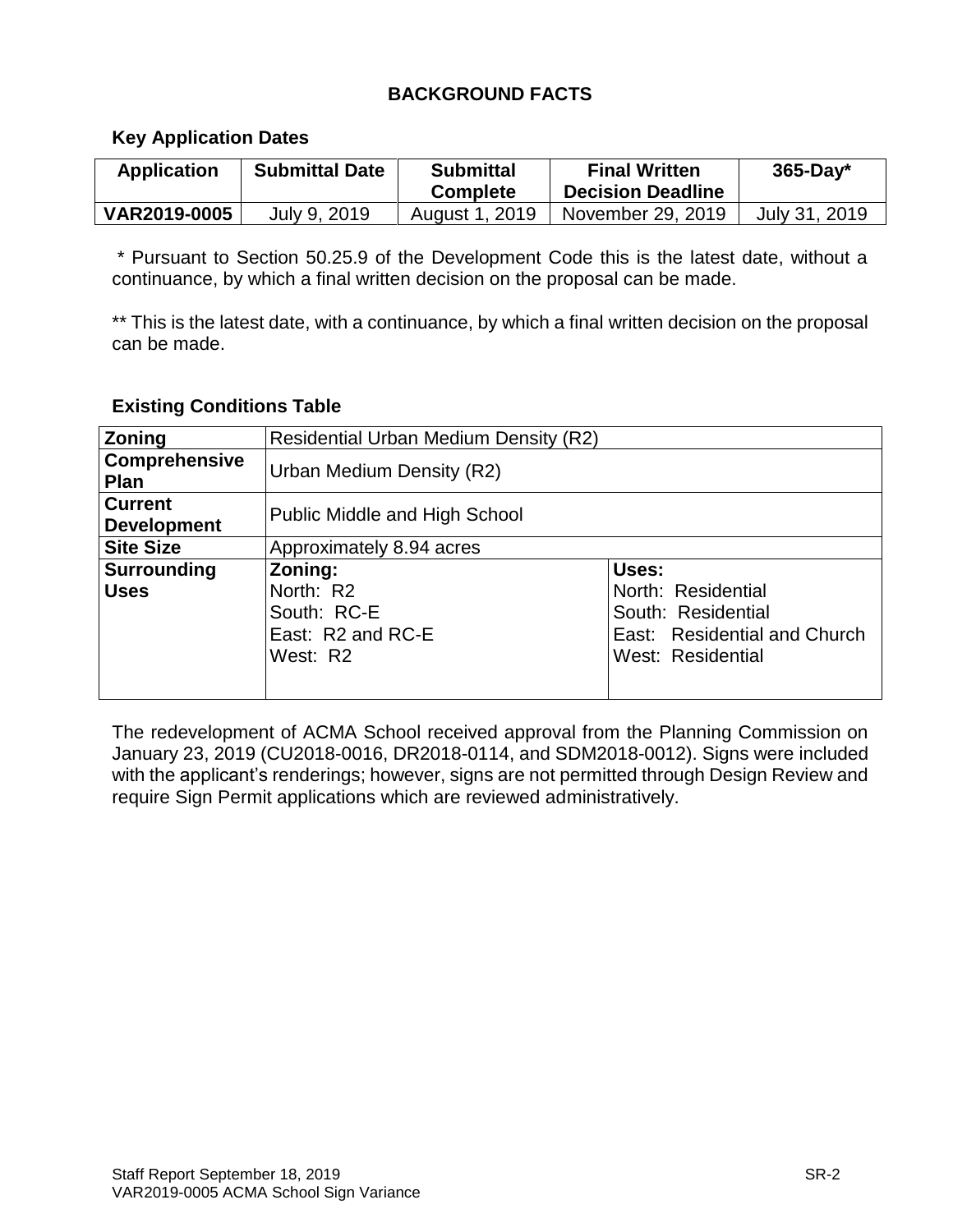# **DESCRIPTION OF APPLICATION AND TABLE OF CONTENTS**

#### **Page No.**

#### **Attachment A: VAR2019-0005 Variance** VAR1 – VAR7

## **EXHIBITS**

**Exhibit 1. Zoning Map** and **Aerial Photograph** (page SR-4)

**Exhibit 2. Materials Submitted by the Applicant**

# **Exhibit 3. Materials Submitted by the public**

No written materials received to the date of this report.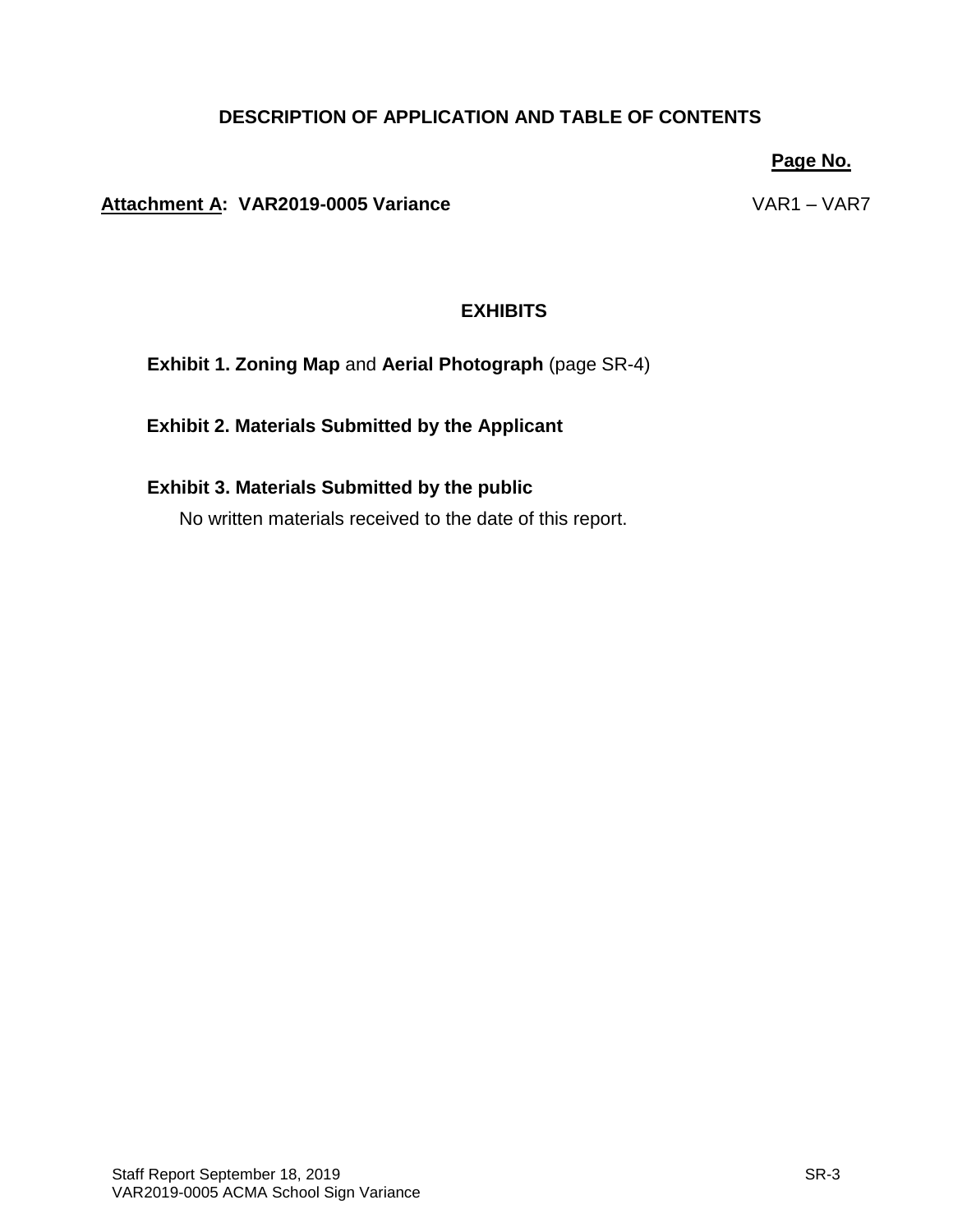## **ZONING/VICINITY/AERIAL MAP**



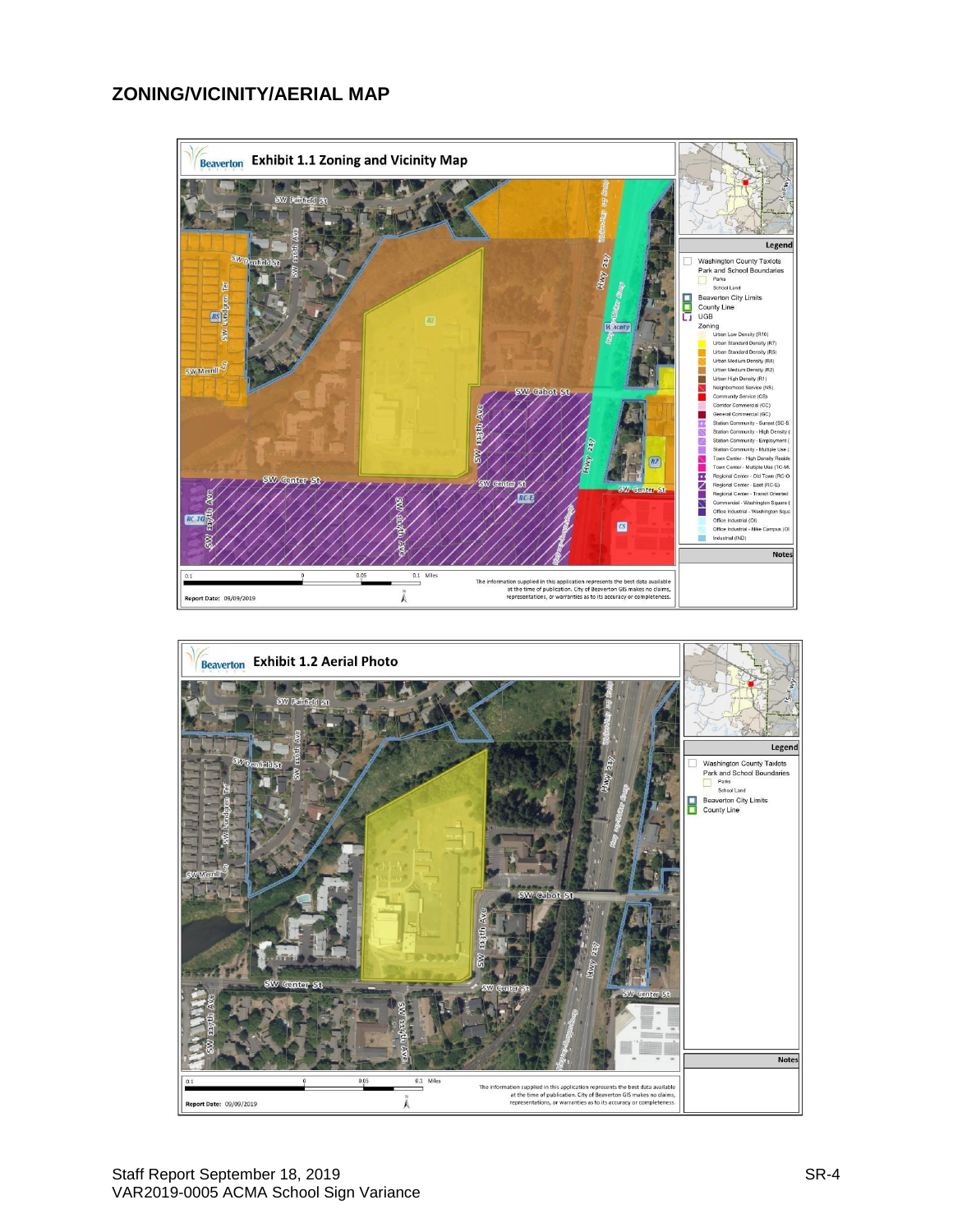## **ANALYSIS AND FINDINGS ACMA Sign Variance VAR2019-0005**

## **Section 40.95.05 Variance Applications; Purpose**

*The purpose of a Variance application is to provide for the consideration of varying from the applicable provisions of the Development Code where it can be shown that, owing to special and unusual circumstances, the literal interpretation of these provisions would cause an undue or unnecessary hardship without a corresponding public benefit. This Section is carried out by the approval criteria listed herein.*

## **Section 40.95.15.1.C Variance Approval Criteria**

In order to approve a Variance application, the decision making authority shall make findings of fact based on evidence provided by the applicant demonstrating that all the following criteria are satisfied:

## *1. The proposal satisfies the threshold requirements for a Variance application.*

The proposal is to vary from the provision found in Section 60.40.40.1.A of the Beaverton Development Code which limits the number, size and height of freestanding and wall signs in residential zones. Threshold No. 2 of the Variance application describes any change from the numerical requirements contained in Section 60.40 (Sign Regulations). In this case, the applicant proposes a 492 square foot wall sign, where 32 square feet is allowed as described in Section 60.40.40.1.A.

#### **Staff therefore finds that the proposal meets the criterion for approval.**

#### *2. All City application fees related to the application under consideration by the decision making authority have been submitted.*

The requisite application fee for a Variance has been paid.

#### **Staff therefore finds that the proposal meets the criterion for approval.**

#### *3. Special conditions exist which are peculiar to the land, structure, or building involved and which are not applicable to other lands, buildings, or structures in the same zoning district.*

Staff refers to and incorporates the applicant's written statement prepared by Angelo Planning Group, dated July 9, 2019, (Exhibit 2.1). The applicant has provided findings, discussed below, as to why they believe there are special conditions that are not applicable to other lands, buildings or structures in the same zoning district.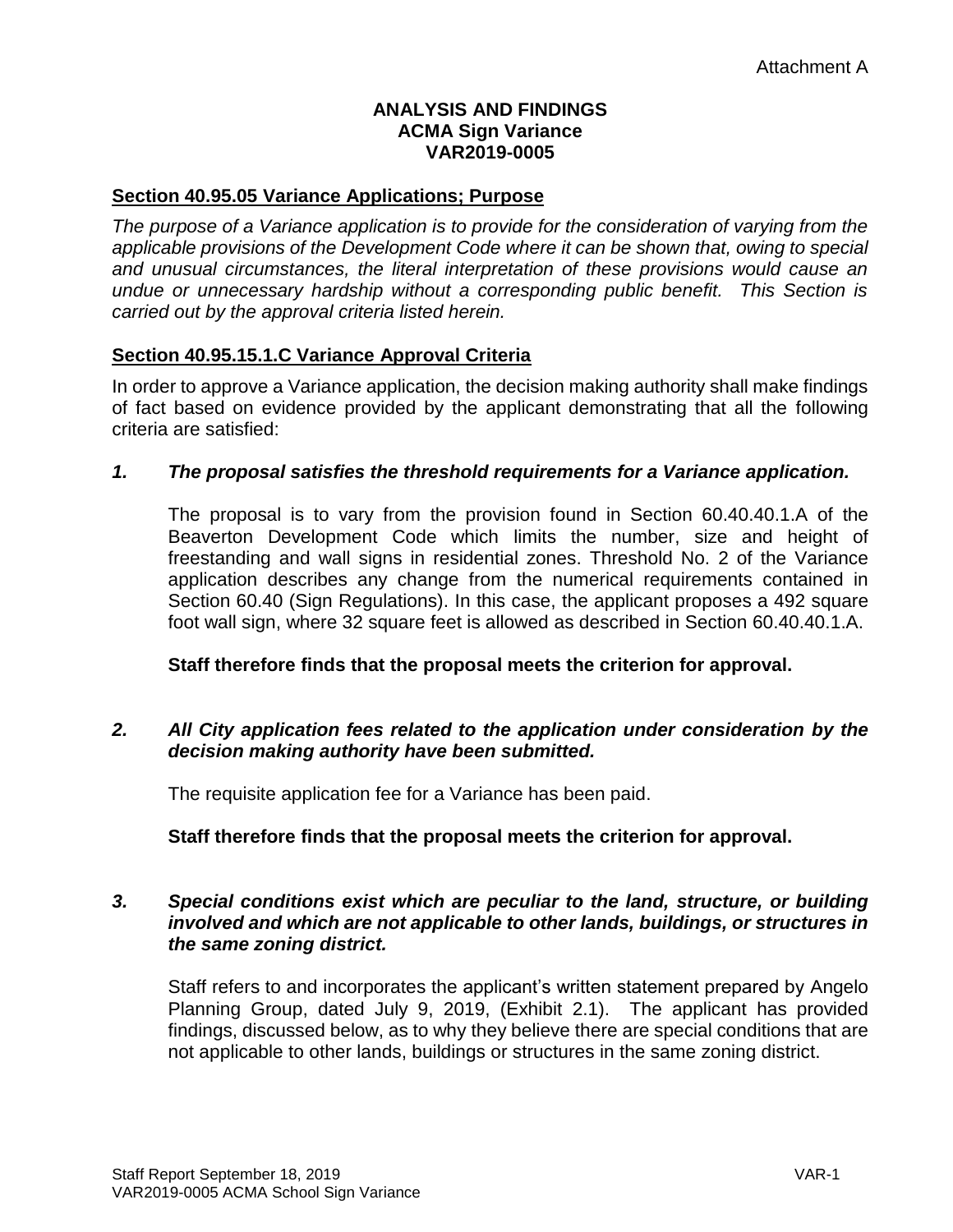The applicant's response to criterion 3, that special conditions exist that are peculiar to the land, structure or building involved are in the applicant's narrative and summarized herein. The applicant states that the proposed wall sign is the ACMA school logo that is integral to the masonry wall and not a sign that is applied or attached to the wall. The school uses architectural details that the architect and applicant say reflect the artistic environment at the school. The architectural detail of the sign is made by a technique called "skittling" which is made by slightly turning select bricks that make up the masonry facade. The "ACMA" school logo effect is created only by the perception of the shadow cast on the brick when the sun shines on the facade. The pattern moves and changes based on sun angles and where the shadow lines lie. The applicant has chosen to use the skittling technique, which is an acceptable treatment for masonry walls as a means of providing visual interest, the issue under consideration is that the proposed skittling creates a sign by spelling out ACMA, the schools logo. Staff concludes that the applicant's proposed technique of skittling the ACMA logo constitutes a sign as defined in Chapter 90 of the Beaverton Development Code (BDC) which defines a sign as, "*Any lettered or pictorial device designed to inform or attract attention."* The applicant proposes a lettered logo which informs the public that the building is the ACMA School. Therefore the proposed skittling technique spelling of ACMA is considered a sign.

The applicant states that the grade changes at the front of the school and the proposed and existing landscaping will make it difficult to see the sign from the front of the school. Staff notes that the existing building, to be demolished and replaced, is located at a similar grade as the approved new building and is approximately 130 feet from back of sidewalk. The approved new building will be approximately 160 feet from back of sidewalk with a proposed landscaping hedge and fence south of the new drive aisles and circulation pattern at the front of the school. The existing school is at an elevation of 209 feet with the existing sidewalk to be maintained at an elevation of 194 feet, and the approved school will be at an elevation of 208 feet. The overall grade change between the sidewalk and the new school is approximately 14 feet and substantially the same as the existing school. The applicant has not provided evidence as to how the grade requires a larger sign. The landscaping proposed by the applicant and approved as part of the ACMA rebuild project is not a peculiar physical condition that requires a larger sign; all sites are required to have landscaping.

Staff finds that the applicant has failed to provide sufficient evidence that the site is subject to special conditions which are not applicable to other lands, buildings, or structures within the same zoning district.

Staff notes that Approval Criterion 8 applies specifically to sign variances and is also based on the special circumstance of the property. As this variance proposal is solely related to signs, staff refers to and incorporates the findings as stated in response to Criterion No. 8 herein. In part, Criterion No. 8 contains criteria similar to Criterion No. 3. Specifically, Criterion No. 8 describes:

*"…special circumstances involving size, shape, topography, location or surroundings attached to the property referred to in the application, which do not apply generally to other properties in the same zoning district."*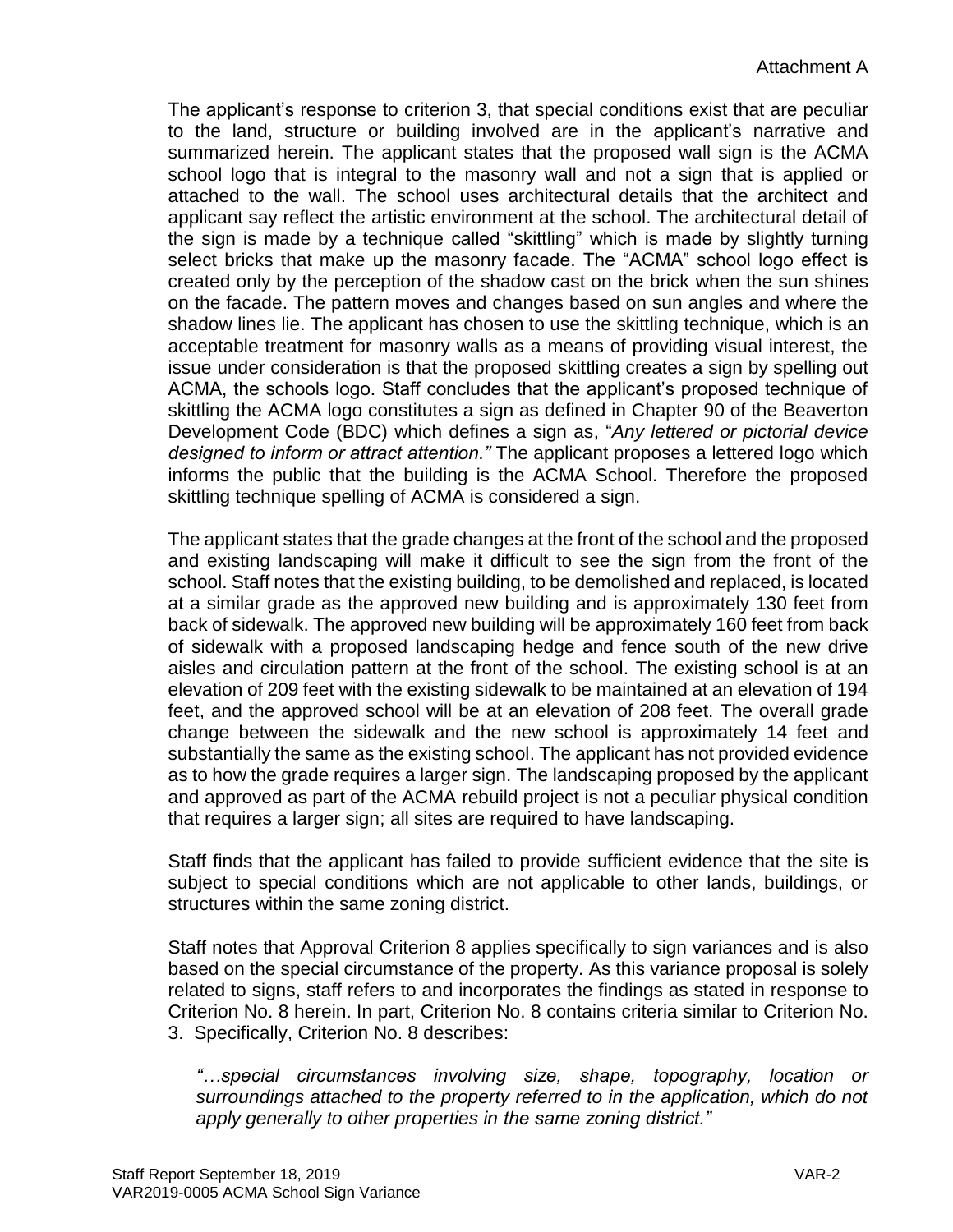**Therefore, staff finds that the proposal does not meet the criterion for approval.**

#### *4. Strict interpretation of the provisions of this ordinance would deprive the applicant of the rights commonly enjoyed by other properties in the same zoning district under the terms of this Code.*

The applicant states that the ACMA logo was an integral part of the previously approved Design Review and Conditional Use applications for the ACMA School Rebuild Project (CU2018-0016 / DR2018-0114 / SDM2018-0012) approved by the Planning Commission on January 23, 2019. Strict interpretation of the ordinance would deprive the applicant with the right to implement what was presented to the public and Planning Commission. As discussed in response to criterion 3 above, signs are not evaluated or approved in the Design Review process. Separate sign permits are required for approval as signs; as such any signage shown on Design Review plans is disregarded by staff in their review of the proposed development.

The applicant also cites that the applicant's land use application narrative (Applicant's Land Use Narrative page 19) referenced the south elevation ACMA sign in its findings for Development Guidelines 60.05.35.4B – Building Design and Orientation Guidelines for exterior building materials specifically where masonry is used, decorative patterns (other than running bond pattern) should be provided. The decorative patterns may include multi-colored masonry units, such as brick, tile, stone, or cast stone, in a layered or geometric pattern, or multi-colored ceramic tile bands used in conjunction with materials such as concrete.

Although the ACMA shadow was identified as a decorative pattern by the applicant, it creates a logo which is defined as a sign and is subject to the sign code. The use of skittling as a decorative element is acceptable, so long as it is not creating a sign, unless that sign is permitted outright by the code or a variance is granted for a sign that exceeds code allowances. The applicant is currently seeking that variance approval. Should the applicant want to provide skittling at this location that does not create lettered or pictorial devices, which could be approved through a Type 1 Design Review Compliance Letter.

As previously stated, signs included in land use applications are not subject to or reviewed through Design Review. The applicant's claim that the inclusion of the signs in the Design Review application for the ACMA redevelopment constitutes approval of the signs is not consistent with the Development Code or with the City interpretation of the sign code.

Staff finds that the applicant has not provided substantial evidence that the strict interpretation of the sign code, limiting the signage on site to one (1) 32 square foot sign would deprive the applicant of the rights commonly enjoyed by other properties in the same zoning district. The applicant's response to criterion 4 relies upon an assumption that their sign was approved through the Design Review process, which is not consistent with the requirements of the BDC which require independent sign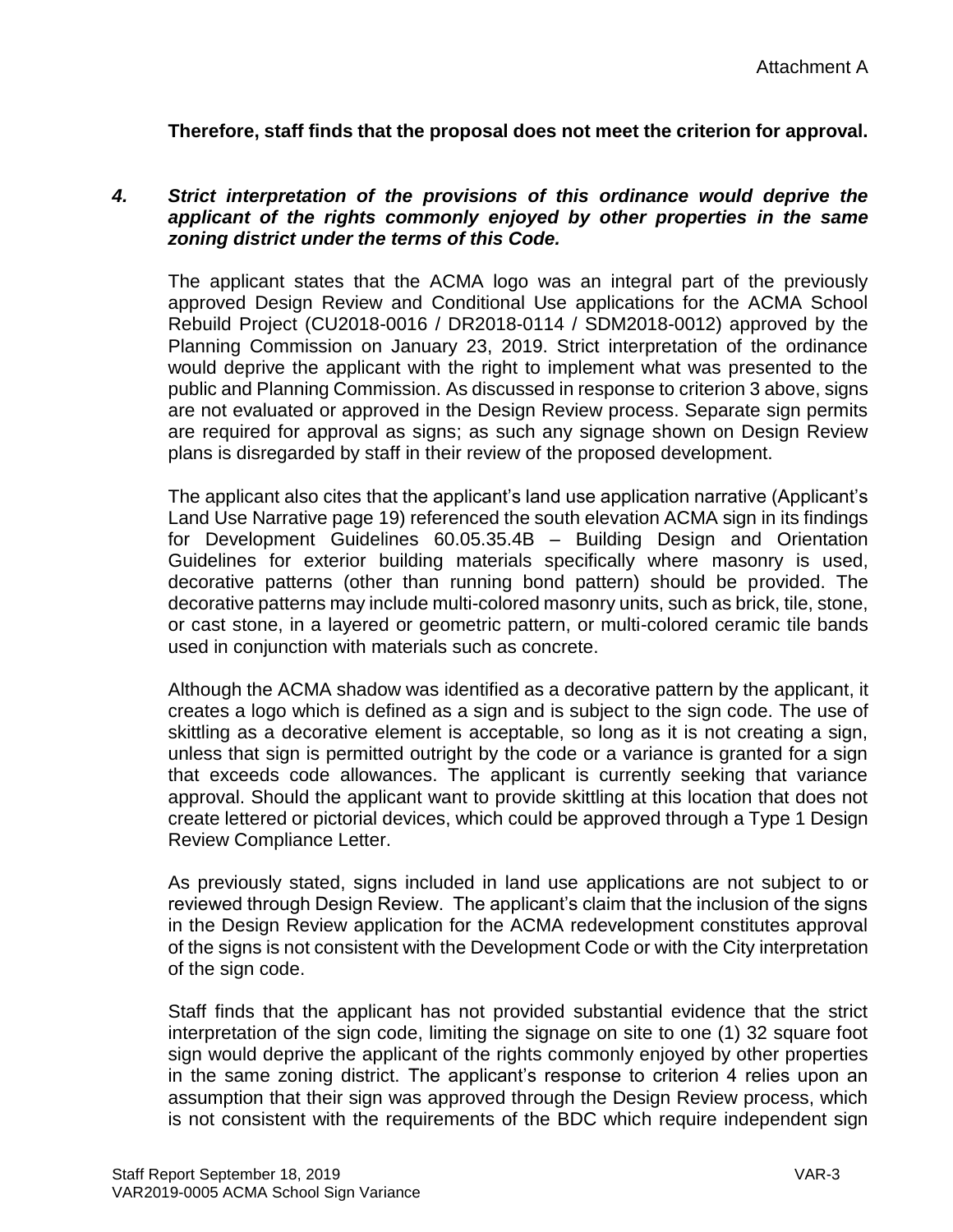permit applications.

**Therefore, staff finds that the proposal does not meet the criterion for approval.**

#### *5. The special conditions and circumstances do not result from the actions of the applicant and such conditions and circumstances do not merely constitute financial hardship or inconvenience.*

The applicant states special conditions and circumstances related to the requested variance are not based on a financial hardship or an inconvenience to the applicant. The actions of the applicant are intended to implement the design reviewed by and approved by the Planning Commission on January 23, 2019.

The sign variance is requested for a 492 square foot sign, that the applicant has stated is the necessary size to achieve the desired effect of the masonry technique. Granting a sign variance for the size of the sign based on the applicant's chosen masonry technique would be granting a special privilege to the applicant to increase the size of the sign. Staff notes that the applicant has chosen to propose a sign using the skittling technique which requires a significantly larger area to make the sign visible. The applicant could have chosen to provide a sign in a more typical signage material which would have higher visibility at a smaller size. Staff finds that the need for a sign created using the skittling technique to be larger than the sign requirements is a result of the applicant's decision to propose the skittling technique for the sign.

**Therefore, staff finds that the proposal does not meet the criterion for approval.**

## *6. If more than one variance is being requested, the cumulative effect of the variances will result in a project which is still consistent with the overall purpose of the applicable zoning district.*

According to the applicant, Beaverton School District is requesting a single variance to the city's sign standards. The applicant therefore states that Criterion No. 6 is not applicable. Staff concurs with the applicant's statement as the subject variance proposal is limited to one sign with a total face area of approximately 492 square feet, and no additional variance is required to approve the proposed sign.

**Therefore, staff finds that the criterion is not applicable.**

# *7. Any variance granted shall be the minimum variance that will make possible a reasonable use of land, building, and structures.*

The applicant states that the size of the ACMA logo (492 square feet) is the minimum size required to achieve the intended design result using the skittling technique. Because of the chosen technique, a smaller version would become pixelated and the ACMA logo would not be recognizable. Based on the applicant's narrative staff would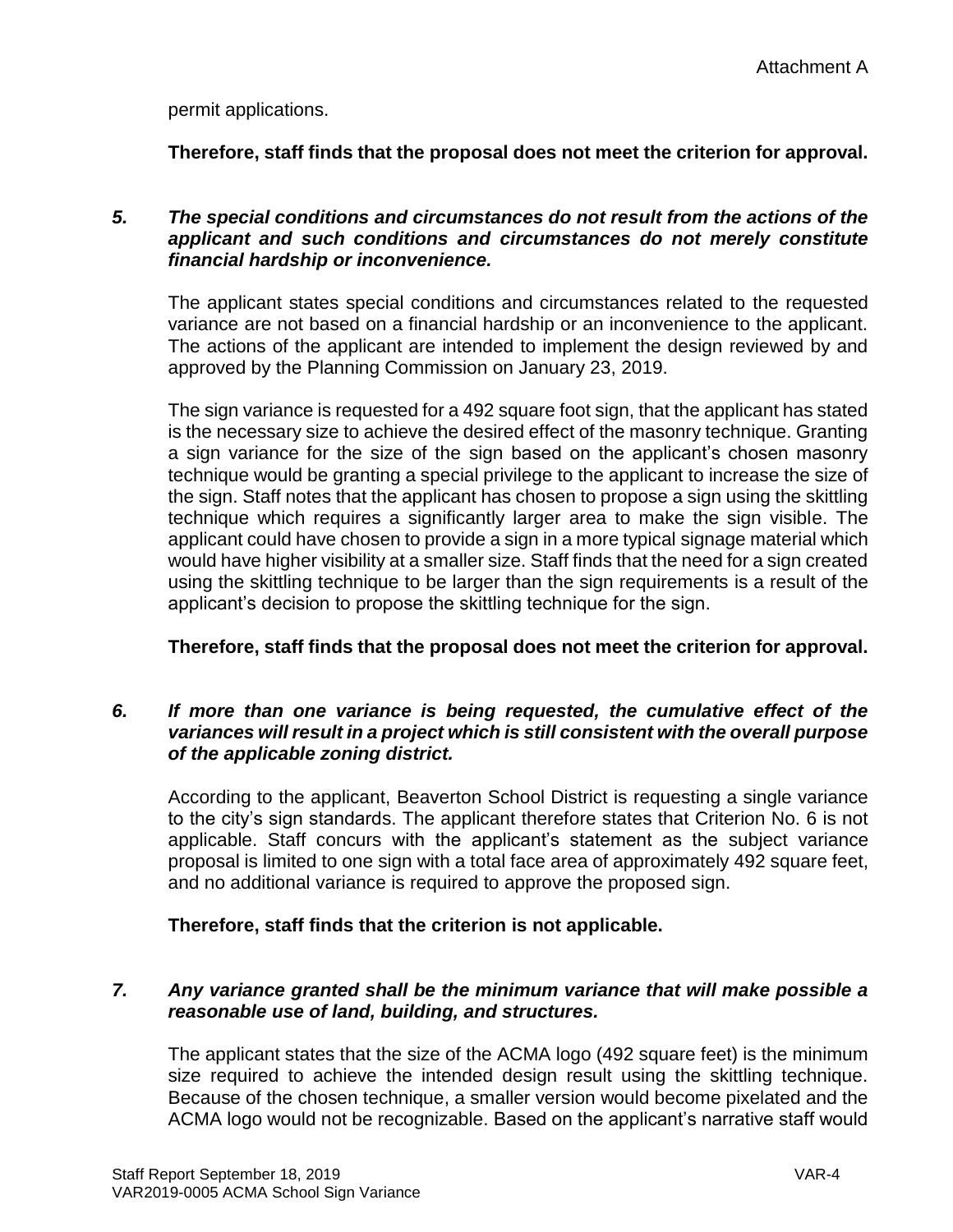concur that this is the smallest size sign based on the chosen masonry technique.

However, the applicant could choose other materials or techniques which would not require a sign which is significantly greater than the size of a sign permitted in the zoning district. Staff finds that the applicant has not provided sufficient evidence as to why other methods which could allow the reasonable use of land, building, and structure are not possible for this site.

#### **Therefore, staff finds that the proposal does not meet the criterion for approval.**

*8. For a proposal for a variance from sign regulations, no variance shall be granted unless it can be shown that there are special circumstances involving size, shape, topography, location or surroundings attached to the property referred to in the application, which do not apply generally to other properties in the same zoning district, and that the granting of the variance will not result in material damage or prejudice to other property in the vicinity and not be detrimental to the public safety and welfare. Variances shall not be granted merely for the convenience of the applicant or for the convenience of regional or national businesses which wish to use a standard sign.*

The requested sign variance approval criteria must specifically address Criterion No. 8 in addition to Criterion No. 3. Staff incorporates the findings provided in response to Criterion No. 3 above as applicable to Criterion No. 8. The applicant states that the requested variance would allow the School District the ability to provide the proposed unique logo on the new ACMA facility based on the special arts curriculum. The size and shape that is being proposed will efficiently and fully achieve the design outcome intended. Staff notes that a desired design outcome is not a special circumstance involving size, shape, topography, location, or surrounding property that does not apply to other properties in the same zoning district.

The applicant states that the school is a non-residential use in the R-2 zoning district and a conditional use in this zone. Staff concurs that granting the proposed variance will not impact other properties in the area and will have no impact to public safety or welfare.

The approval criteria requires a finding be made that a variance shall not be granted merely for the convenience of the applicant. The applicant had stated that this is the smallest sign based on a standard size brick. Different sign locations and materials are available to the applicant that would result in a standard size school sign that is allowed for all schools in residential zones.

Staff finds that the applicant has not provided sufficient evidence that there is a special circumstance involving the size, shape, topography, location or surroundings attached to the property which do not apply to other properties in the same zoning district. The applicants request is based upon a desired design aesthetic.

#### **Therefore, staff finds that the proposal does not meet the criterion for approval.**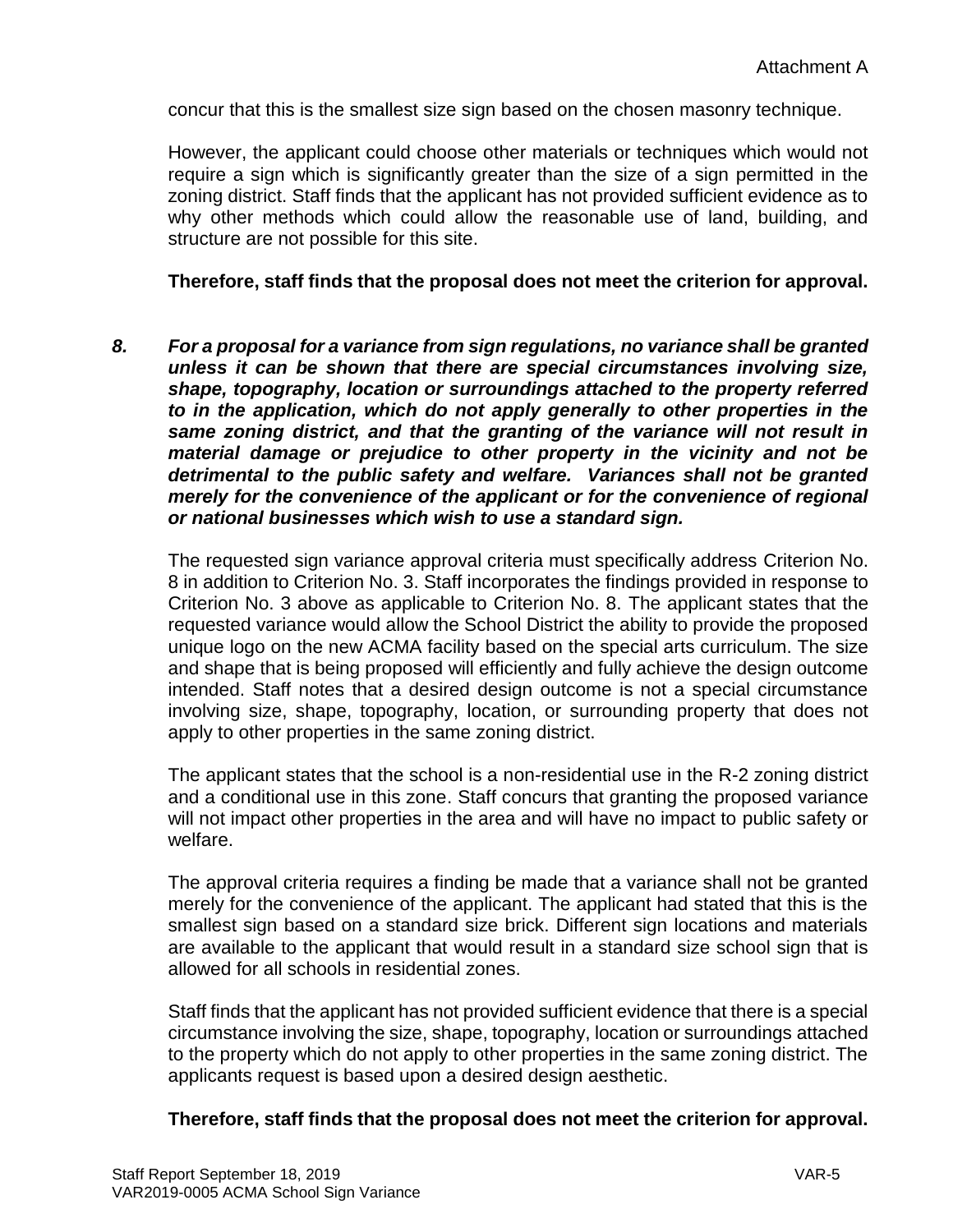## *9. The proposal is consistent with all applicable provisions of Chapter 20 (Land Uses) unless applicable provisions modified by means of one or more applications that already have been approved or are considered concurrently with the subject proposal.*

The applicant states that all applicable provisions of Chapter 20 are met by the proposed sign. Staff concurs and finds provisions of Chapter 20 (mostly related to land use and site development) more relevant in review of buildings or structures when subject to Variance consideration. For signs, provisions that govern height, size and location are only identified in Chapter 60.

**Therefore, staff finds that the criterion is not applicable.**

## *10. The proposal is consistent with all applicable provisions of Chapter 60 (Special Requirements) and that all improvements, dedications, or both required by the applicable provisions of Chapter 60 (Special Requirements) are provided or can be provided in rough proportion to the identified impact(s) of the proposal.*

In response to Criterion No. 10, the applicant refers to the scope of the Variance proposal which is limited to review of specific sign standards as contained in Section 60.40.40 of the Development Code. Staff concurs and finds no other provisions of Chapter 60 to be relevant to the proposed sign variance.

**Therefore, staff finds that the proposal meets the criterion for approval.**

## *11. The proposal contains all applicable application submittal requirements as specified in Section 50.25.1 of the Development Code.*

Section 50.25.1 identifies the various items necessary for the city to determine land use applications as complete, thereby initiating the land use process. For the purpose of this application, staff finds the proposal to contain all applicable application submittal requirements as specified in Section 50.25.1 of the Development Code.

# **Therefore, staff finds that the proposal meets the criterion for approval.**

## *12. Applications and documents related to the request, which will require further City approval, shall be submitted to the City in the proper sequence.*

The applicant has provided the applications and documents necessary for this requested Variance application. Should the Variance be approved the applicant will be required to apply for a sign permit.

# **Therefore, staff finds that the proposal meets the criterion for approval.**